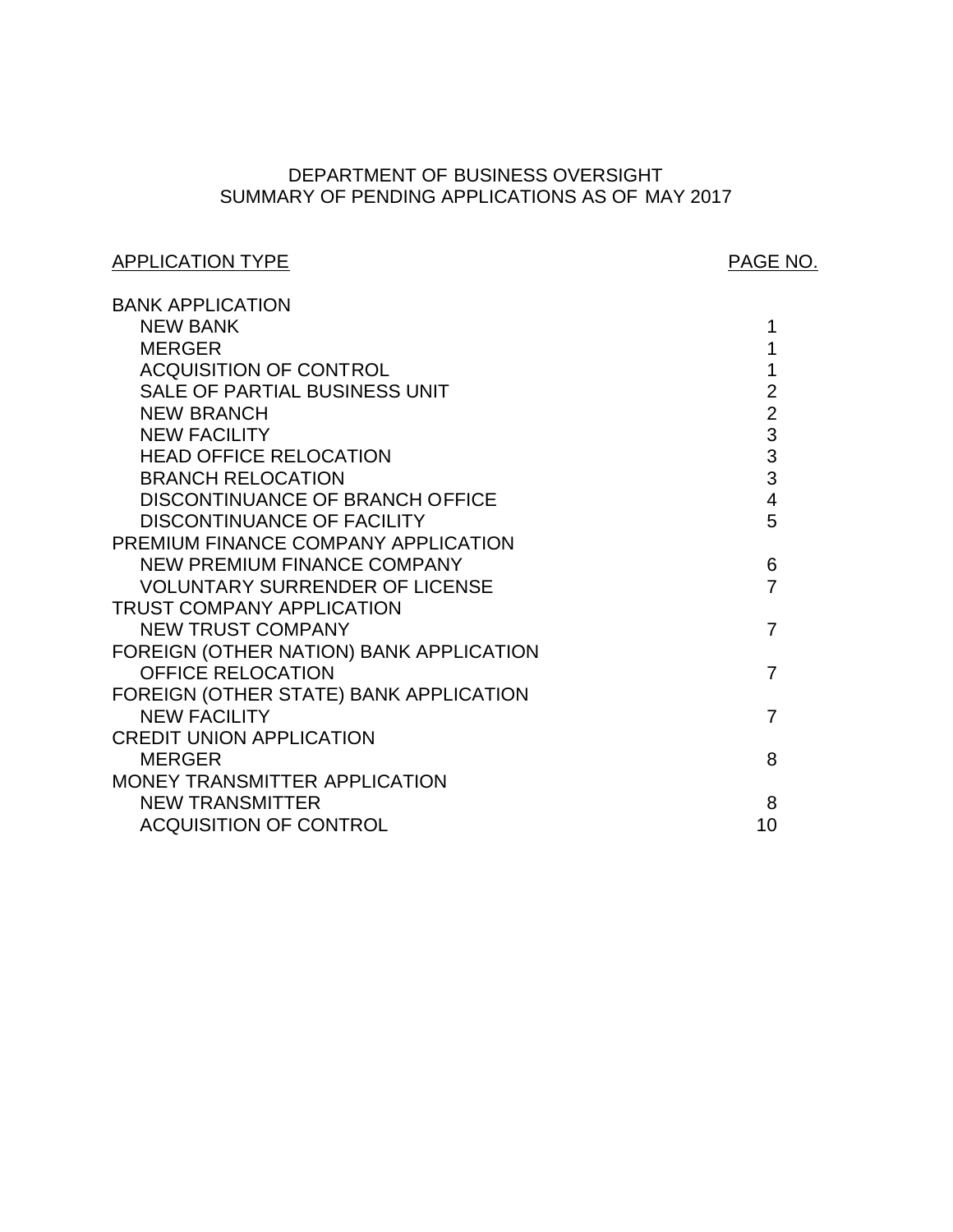## <span id="page-1-0"></span>**NEW BANK**

## **Approved: 2**

 401 West A Street, San Diego, San Diego County Correspondent: Maryam Hamzeh Carpenter & Company 5 Park Plaza, Suite 950, Irvine, CA 92614 ENDEAVOR BANK Filed: 8/12/16 Approved: 3/21/17

 6 Hutton Centre Drive, Santa Ana, Orange County Correspondent: Maryam Hamzeh Carpenter & Company 5 Park Plaza, Suite 950, Irvine, CA 92614 INFINITY BANK Filed: 7/7/16 Application amended: 12/21/16: change of name from SOCAL BANK (Proposed) Approved: 1/24/17

## **MERGER**

#### **Filed: 2**

 CALIFORNIA UNITED BANK, Los Angeles, to merge with and into PACIFIC WESTERN BANK, Beverly Hills Filed: 5/1/17

 UNIBANK, Lynwood, Washington, to merge with and into BANK OF HOPE, Los Angeles, California Filed: 2/24/17

# **ACQUISITION OF CONTROL**

#### **Filed: 1 Approved: 4**

 ALAN CHI, to acquire control of CALIFORNIA PACIFIC BANK Filed: 2/14/17 Approved: 4/17/17

 CALIFORNIA BANCORP, to acquire control of CALIFORNIA BANK OF COMMERCE Filed: 4/18/17 Approved: 5/24/17

 COMMUNITY BANCORP OF SANTA MARIA, to acquire control of COMMUNITY BANK OF SANTA MARIA Filed: 4/19/17 Approved: 5/2/17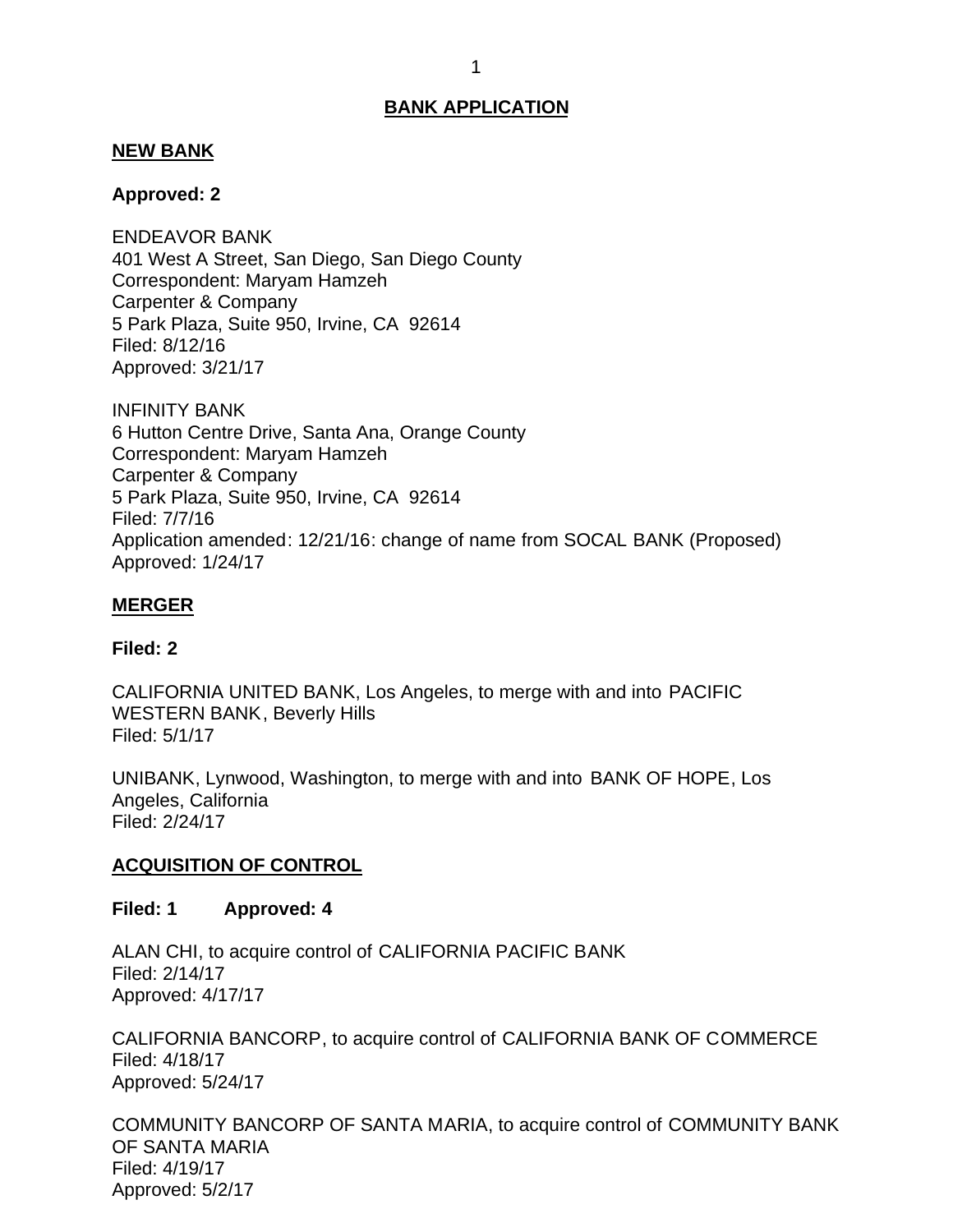# <span id="page-2-0"></span>**ACQUISITION OF CONTROL (Continued)**

 FEATHER RIVER NEWCO, INC., to acquire control of BANK OF FEATHER RIVER Filed: 3/30/17 Approved: 4/11/17

 NEW RESOURCE BANCORP, to acquire control of NEW RESOURCE BANK Filed: 4/28/17

# **SALE OF PARTIAL BUSINESS UNIT**

# **Approved: 1**

 SUNWEST BANK, Irvine, California, to sell its University Place branch to SOUND COMMUNITY BANK, Seattle, Washington Filed: 1/31/17 Approved: 2/13/17

# **NEW BRANCH**

## **No Objection: 2 Opened: 4**

 2001 Coit Road, Plano, Collin County, Texas CATHAY BANK Opened: 5/30/17

 2164 Royal Ln, Dallas, Dallas County, Texas No Objection: 1/11/17 COMMONWEALTH BUSINESS BANK

 COMMUNITY VALLEY BANK 2015 Main Street, Julian, San Diego County Opened: 5/30/17

 FIRST CREDIT BANK 450 Newport Center Drive, Newport Beach, Orange County Opened: 5/15/17

 6300 College Avenue, Oakland, Alameda County FREMONT BANK Opened: 5/15/17

 210-16 Northern Boulevard, Community of Bayside, Borough of Queens, New York No Objection: 12/6/16 PACIFIC CITY BANK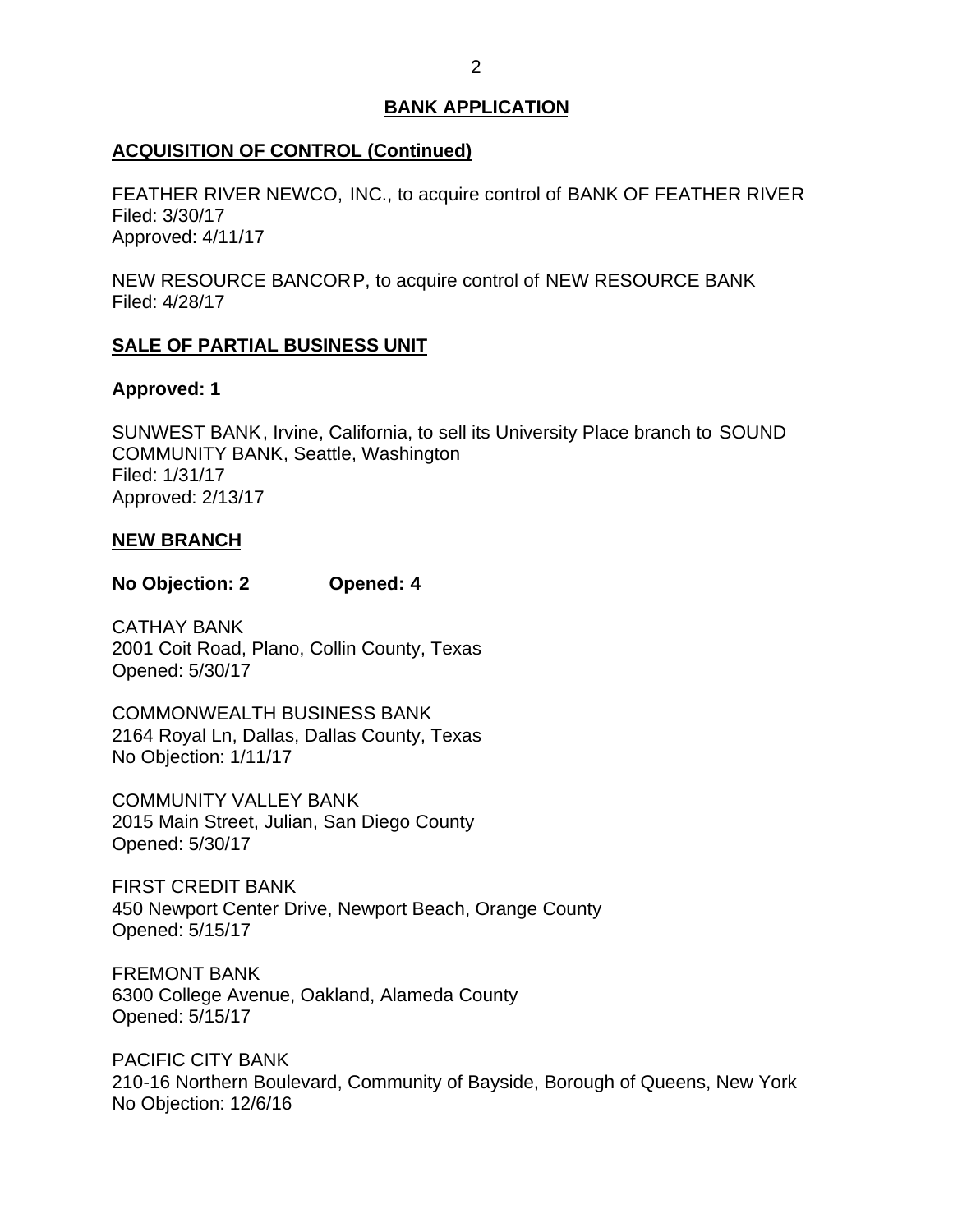## <span id="page-3-0"></span>**NEW FACILITY**

#### **Opened: 1**

 BANK OF THE WEST One Cleveland Center, 1375 E  $9<sup>th</sup>$  Street, Cleveland, Cuyahoga County, Ohio Opened: 5/30/17

#### **HEAD OFFICE RELOCATION**

#### **No Objection: 1 Effected: 1**

 From 5 Harris Court, Building N, Monterey, to 150 Main Street, Salinas, Monterey  $1<sup>ST</sup>$  CAPITAL BANK **County** Effected: 5/1/17

From 818 West 7<sup>th</sup> Street, to 700 South Flower Street, Los Angeles, Los Angeles No Objection: 10/3/16 CALIFORNIA UNITED BANK **County** 

#### **BRANCH RELOCATION**

**No Objection: 1 Effected: 1** 

 From 4600 California Avenue, to 5060 California Avenue, Bakersfield, Kern County No Objection: 4/17/17 CITIZENS BUSINESS BANK

 SAN DIEGO PRIVATE BANK From 18552 MacArthur Boulevard, to 4675 MacArthur Court, Newport Beach, Orange **County** Effected: 5/15/17

#### **FACILITY RELOCATION**

#### **Effected: 2**

 From 2180 Satellite Boulevard, to 3575 Koger Boulevard, Duluth, Gwinnett County, COMMONWEALTH BUSINESS BANK Georgia Effected: 1/1/15

 From 4365 Executive Drive, to 4370 La Jolla Drive, San Diego, San Diego County OPUS BANK Effected: 4/3/17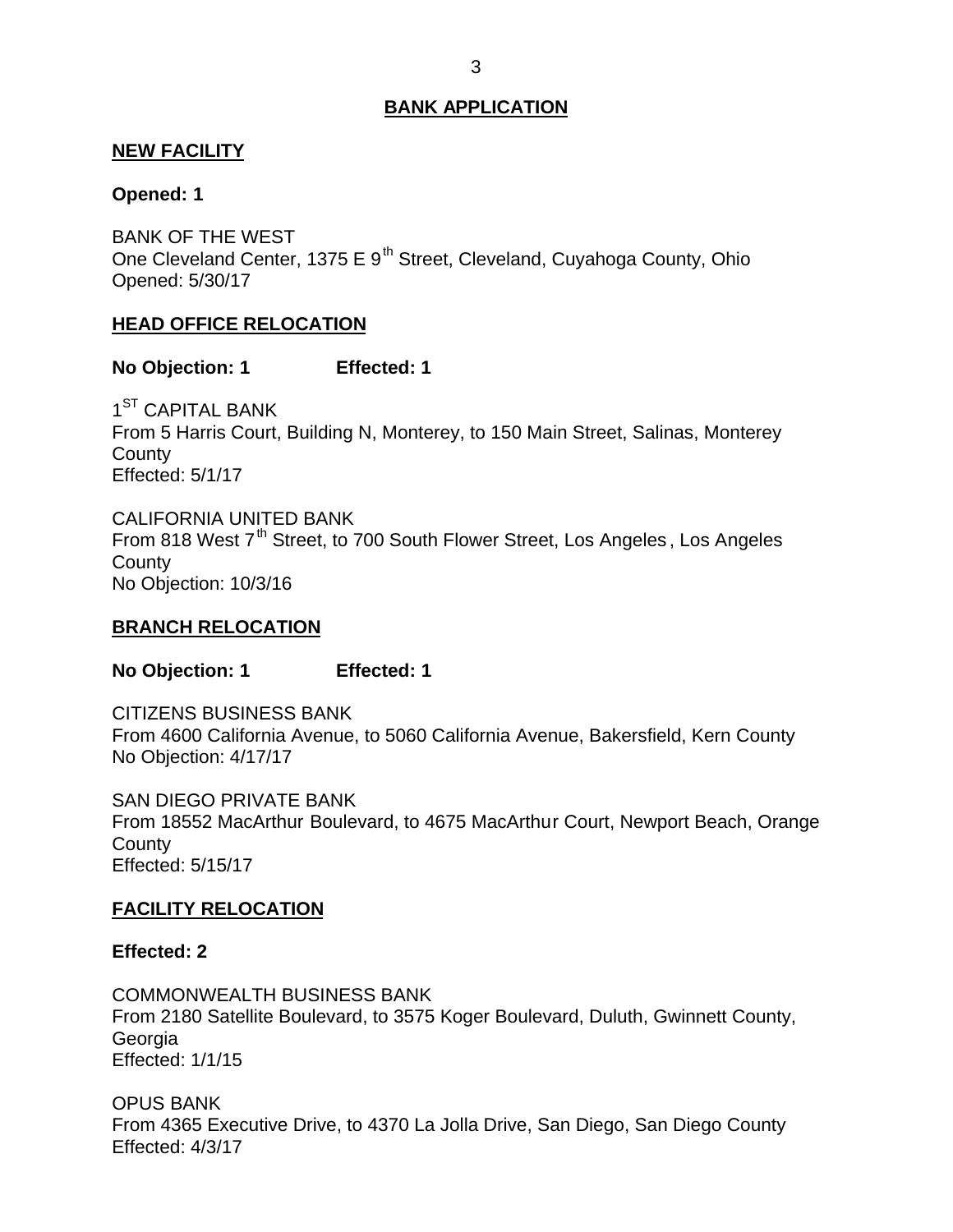#### <span id="page-4-0"></span>**DISCONTINUANCE OF BRANCH OFFICE**

#### **No Objection: 14 Discontinued: 4**

 215 Main Street, Fort Lee, Bergen County, New Jersey No Objection: 3/9/17 BANK OF HOPE Discontinued: 5/26/17

 14725 Jeffrey Road, Irvine, Orange County No Objection: 5/17/17 BANK OF HOPE

 BANK OF THE SIERRA 7029 N. Ingram Avenue, Fresno, Fresno County No Objection: 5/17/17

 BANK OF THE WEST 407 Colorado Avenue, Santa Monica, Los Angeles County No Objection: 10/27/16

 BANK OF THE WEST 3888 Stevens Creek Boulevard, San Jose, Santa Clara County No Objection: 4/20/17

 4100 Legacy Drive, Plano, Collin County, Texas No Objection: 3/13/17 CATHAY BANK Discontinued: 5/26/17

CITIZENS BUSINESS BANK

7391 N. Palm Avenue, Fresno, Fresno County

 500 W. Main Street, Visalia, Tulare County No Objection: 4/17/17

 3030 LBJ Freeway, Dallas, Dallas County, Texas No Objection: 1/11/17 COMMONWEALTH BUSINESS BANK

 FIRST COMMERCIAL BANK (USA) 17808 Pioneer Boulevard, Artesia, Los Angeles County No Objection: 5/2/17

 FIRST CREDIT BANK 18552 MacArthur Boulevard, Irvine, Orange County No Objection: 5/11/17 Discontinued: 5/12/17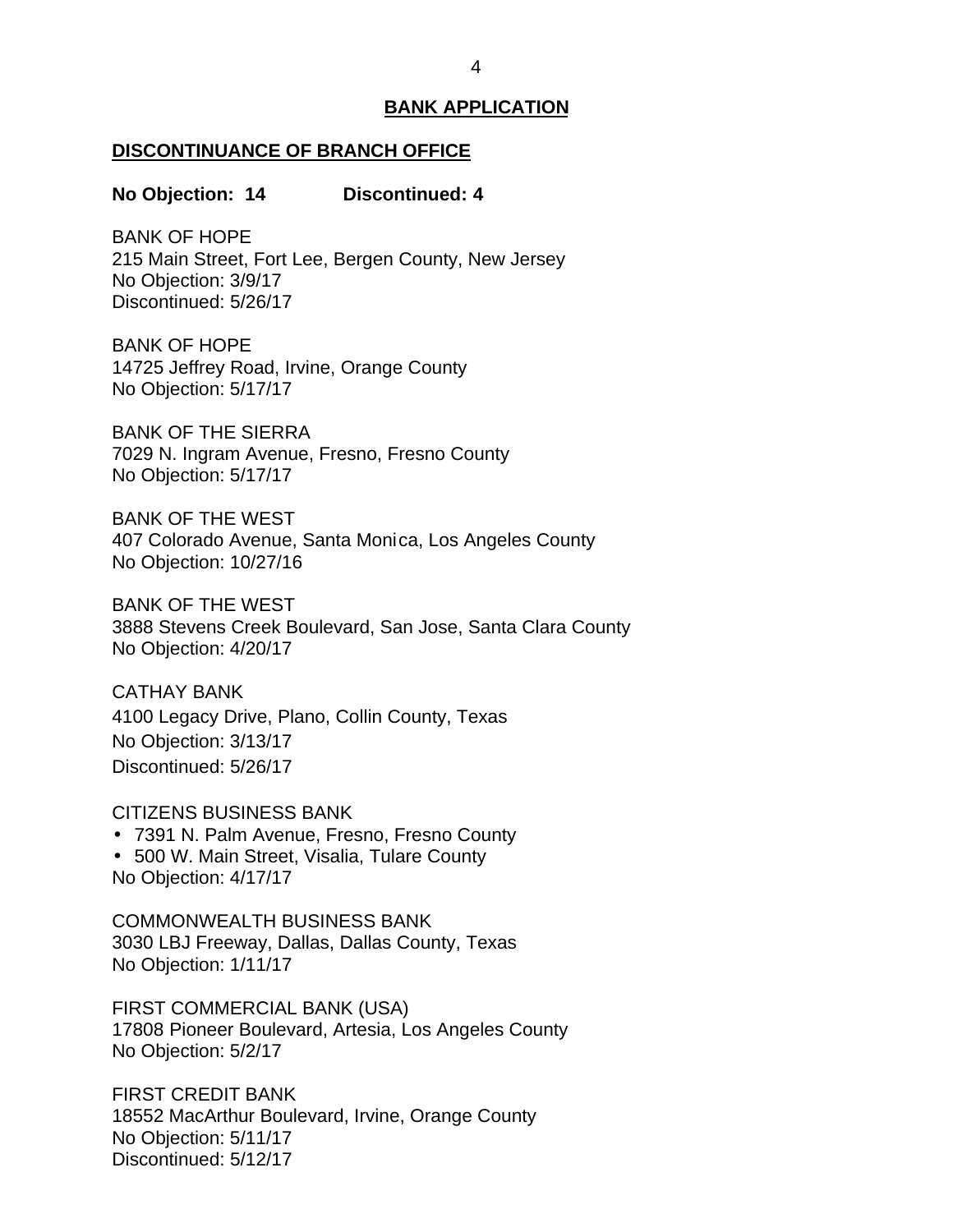#### <span id="page-5-0"></span>**DISCONTINUANCE OF BRANCH OFFICE (Continued)**

 1751 Howe Avenue, Sacramento, Sacramento County No Objection: 9/21/16 MECHANICS BANK

 PACIFIC PREMIER BANK 1249 East Katella Avenue, Orange, Orange County No Objection: 11/22/16

678 3<sup>rd</sup> Avenue, Chula Vista, San Diego County No Objection: 3/10/17 SEACOAST COMMERCE BANK

 1760 Challenge Way, Sacramento, Sacramento County No Objection: 4/25/16 TRI COUNTIES BANK

 2999 Douglas Boulevard, Roseville, Placer County No Objection: 4/25/17 TRI COUNTIES BANK

 39 Lincoln Boulevard, Lincoln, Placer County TRI COUNTIES BANK No Objection: 5/9/17

 3515 Mt. Diablo Boulevard, Lafayette, Contra Costa County No Objection: 3/13/17 WESTAMERICA BANK Discontinued: 5/19/17

#### **DISCONTINUANCE OF FACILITY**

**Discontinued: 3** 

 BLUE GATE BANK 3013 Douglas Boulevard, Roseville, Placer County Discontinued: 4/30/17

 72-960 Fred Waring Drive, Palm Desert, Riverside County OPUS BANK Discontinued: 4/30/17

 600 Congress Avenue, Austin, Travis County, Texas SILICON VALLEY BANK Discontinued: 5/31/17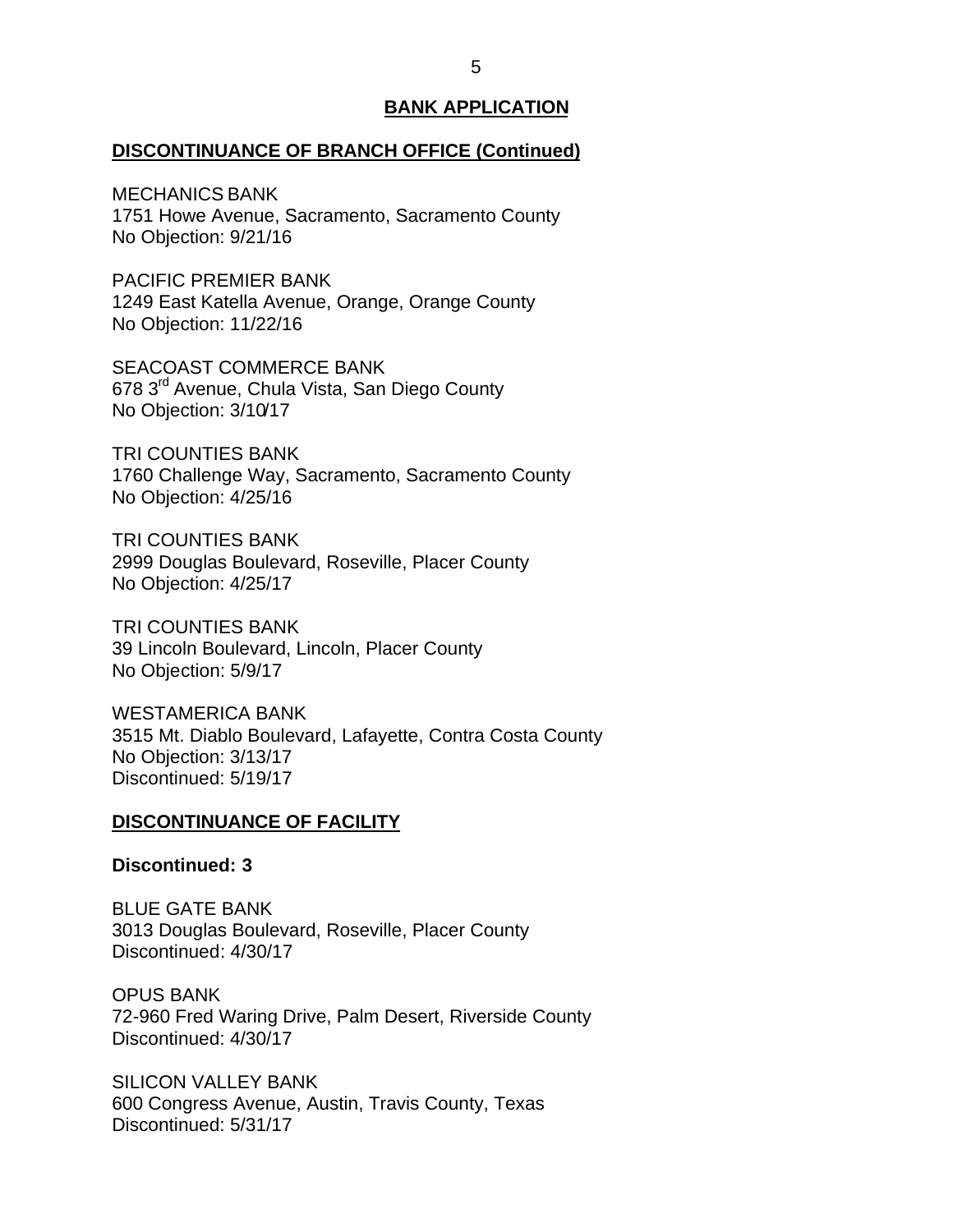# **PREMIUM FINANCE COMPANY APPLICATION**

# <span id="page-6-0"></span> **NEW PREMIUM FINANCE COMPANY**

#### **Filed: 7 Approved: 2**

 CAPITAL PREMIUM FUNDING OF CALIFORNIA, INC. 818 West 7<sup>th</sup> Street, Los Angeles, Los Angeles County Filed: 9/14/16

 600 West Broadway, San Diego, San Diego County FARRALONE FINANCIAL CORPORATION Filed: 4/27/17

 MILLENNIUM FINANCE CORP. 660 Newport Center Drive, Newport Beach, Orange County Filed: 4/25/17

 NATIONAL PARTNERS FPCO INC. OF CALIFORNIA 1610 Wynkoop Street, Denver, Denver County, Colorado Filed: 12/27/16

 NEXT WAVE PREMIUM FINANCE, INC. 660 Newport Center Drive, Newport Beach, Orange County Filed: 2/7/17

 601 E. Glenoaks Boulevard, Glendale, Los Angeles County PRIMEPLAN PREMIUM FINANCING INC. Filed: 8/15/16 Approved: 2/14/17

 RELIANCE PREMIUM FINANCE, INC. 2550 North Hollywood Way, Burbank, Los Angeles County Filed: 9/21/16

 SERVICE PAYMENT PLAN OF CALIFORNIA, INC. 818 West Seventh Street, Los Angeles, Los Angeles County Filed: 1/9/17

 TAFS PREMIUM FINANCE CALIFORNIA, INC. 6200 Canoga Avenue, Woodland Hills, Los Angeles County Filed: 11/28/16 Approved: 3/28/17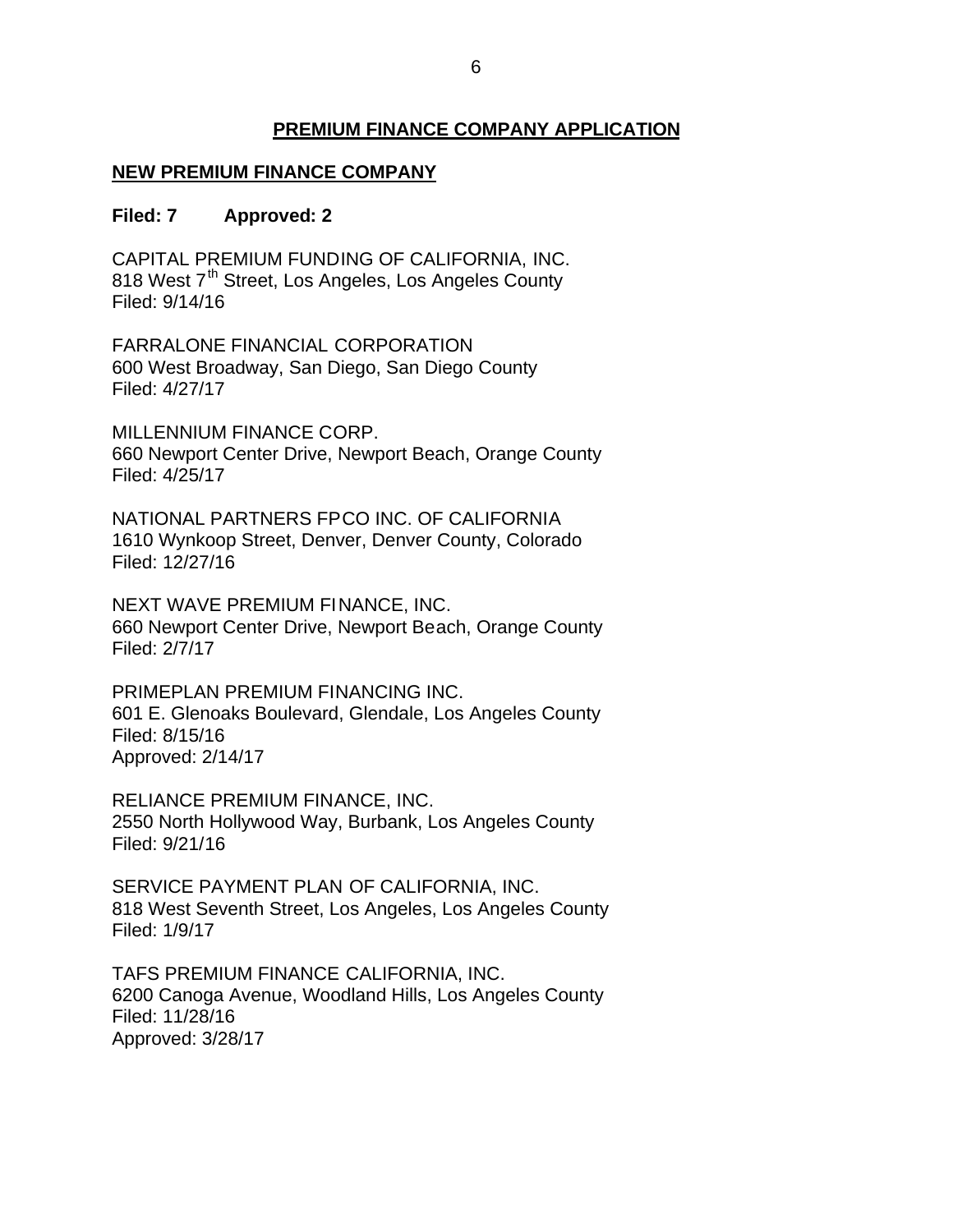# **PREMIUM FINANCE COMPANY APPLICATION**

# <span id="page-7-0"></span>**VOLUNTARY SURRENDER OF LICENSE**

**Effected: 1** 

MEPCO ACCEPTANCE CORPORATION Effected: 12/31/16

# **TRUST COMPANY APPLICATION**

## **NEW TRUST COMPANY**

## **Filed: 1**

 BAY AREA TRUST (Proposed) Downtown Palo Alto, Palo Alto, Santa Clara County Filed: 6/9/16

# **FOREIGN (OTHER NATION) BANK APPLICATION**

# **OFFICE RELOCATION**

# **Effected: 1**

 From 18101 Von Karman Avenue, to 19200 Von Karman Avenue, Irvine, Orange SOCIÉTÉ GÉNÉRALE County (Representative Office) Filed: 4/17/17 Approved: 5/3/17 Effected: 4/1/17

# **FOREIGN (OTHER STATE) BANK APPLICATION**

# **NEW FACILITY**

#### **Filed: 2 No Objection: 3**

 3199E Airport Boulevard, Costa Mesa, Orange County (Facility – Insured Bank) No Objection: 11/28/16 CENTENNIAL BANK

 FIRST BANK FINANCIAL CENTRE 515 S. Flower Street, Los Angeles, Los Angeles County (Facility – Insured Bank) No Objection: 4/2/15

 6301 Beach Boulevard, Buena Park, Orange County (Facility – Insured Bank) No Objection: 1/26/17 FIRST INTERCONTINENTAL BANK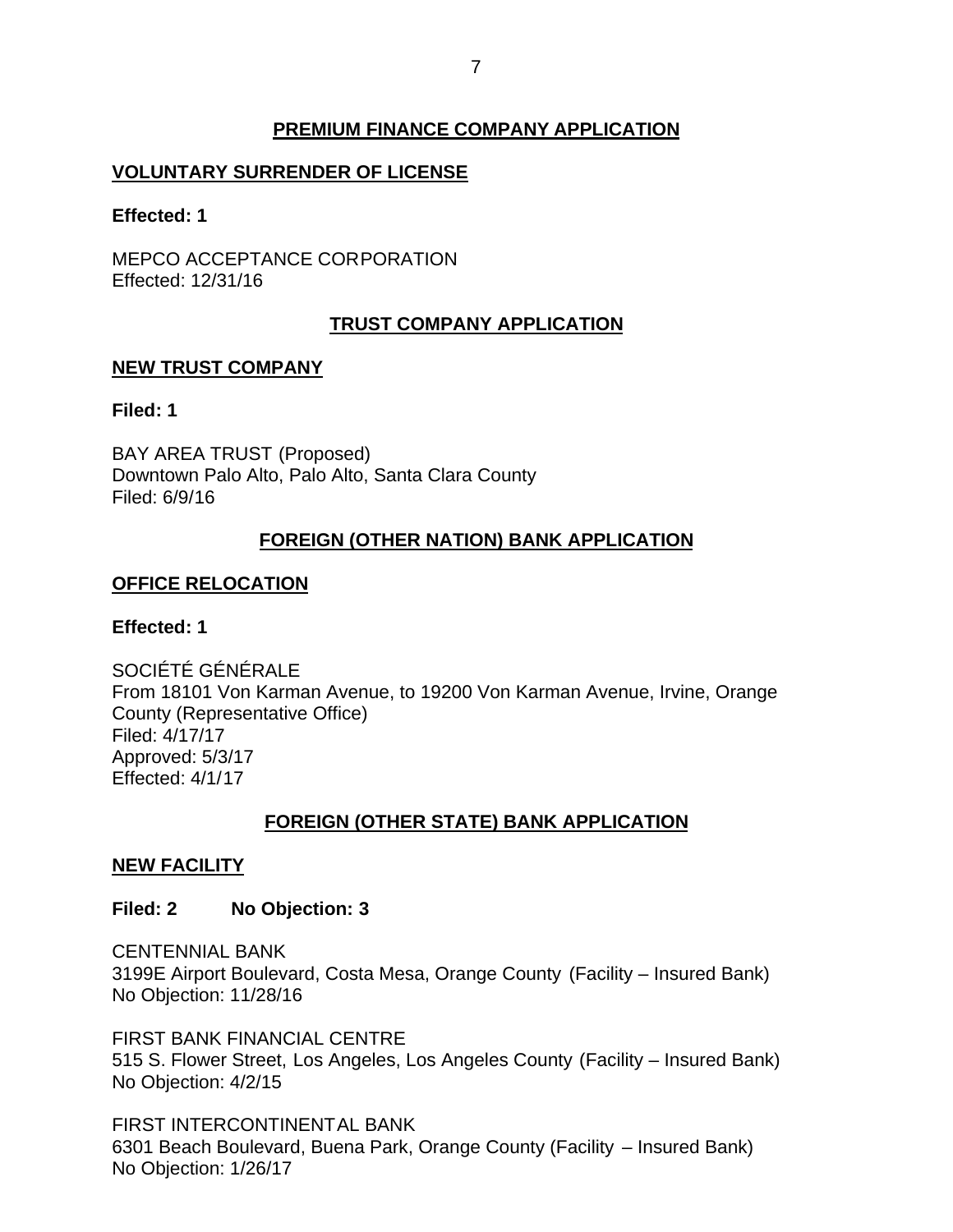# **FOREIGN (OTHER STATE) BANK APPLICATION**

## <span id="page-8-0"></span>**NEW FACILITY (Continued)**

 ROBECO TRUST COMPANY City of Greenbrae, Marin County (Facility – Uninsured Trust Company) Filed: 4/20/15

 STATE STREET GLOBAL ADVISORS TRUST COMPANY Steuart Tower, One Market Street, City and County of San Francisco (Facility – Uninsured Trust Company) Filed: 4/5/17

# **CREDIT UNION APPLICATION**

#### **MERGER**

#### **Filed: 5**

 COMMUNITY FIRST CREDIT UNION, Santa Rosa, to merge with and into MENDO LAKE CREDIT UNION, Ukiah Filed: 12/5/16

 DAIJO FEDERAL CREDIT UNION, Los Angeles, to merge with and into NIKKEI CREDIT UNION, Gardena Filed: 3/3/17

 ENTRUST FINANCIAL CREDIT UNION, Richmond, Virginia, to merge with and into CHRISTIAN COMMUNITY CREDIT UNION, San Dimas, California Filed: 11/29/16

 MUSICIANS' INTERGUILD CREDIT UNION, Hollywood, to merge with and into SAG- AFTRA FEDERAL CREDIT UNION, Burbank Filed: 4/10/17

 STAR HARBOR FEDERAL CREDIT UNION, Rancho Dominguez, to merge with and into FINANCIAL PARTNERS CREDIT UNION, Downey Filed: 3/13/17

#### **MONEY TRANSMITTER APPLICATION**

#### **NEW TRANSMITTER**

**Filed: 12 Approved: 1 Opened: 1** 

ALIGN COMMERCE PAYMENTS INC. Filed: 4/14/17

 ALIPAY US, INC. Filed: 3/18/15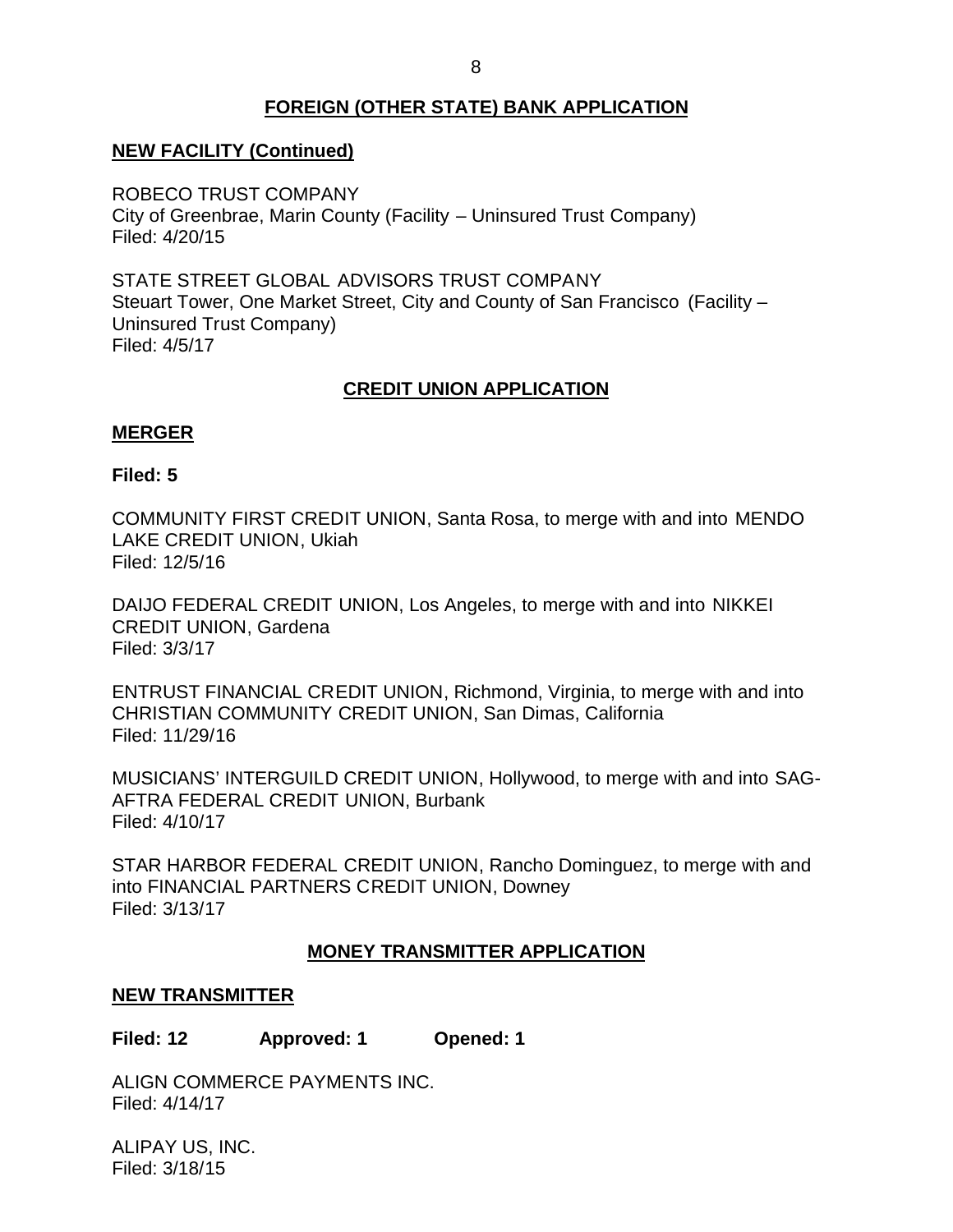#### **MONEY TRANSMITTER APPLICATION**

#### **NEW TRANSMITTER (Continued)**

BANNOCKBURN GLOBAL FOREX, LLC Filed: 12/21/16

BILL.COM Filed: 4/2/15 Approved: 8/4/15

BILLMO LLC Filed: 9/29/16

 ENVIOS DE VALORES LA NACIONAL CORP. Filed: 4/5/17

HSI USA INC. Filed: 6/6/16

INTERCAMBIO EXPRESS, INC. Filed: 11/9/16

MERCARI, INC. Filed: 1/13/17

NOBEL FINANCIAL INC. Filed: 12/8/16

PAYPOOL LLC Filed: 1/11/17

RAKUTEN CARD USA, INC. Filed: 3/7/16 Approved: 9/23/16 Opened: 5/11/17

TECH FRIENDS, INC. Filed: 3/16/17

YAPSTONE, INC. Filed: 6/22/16